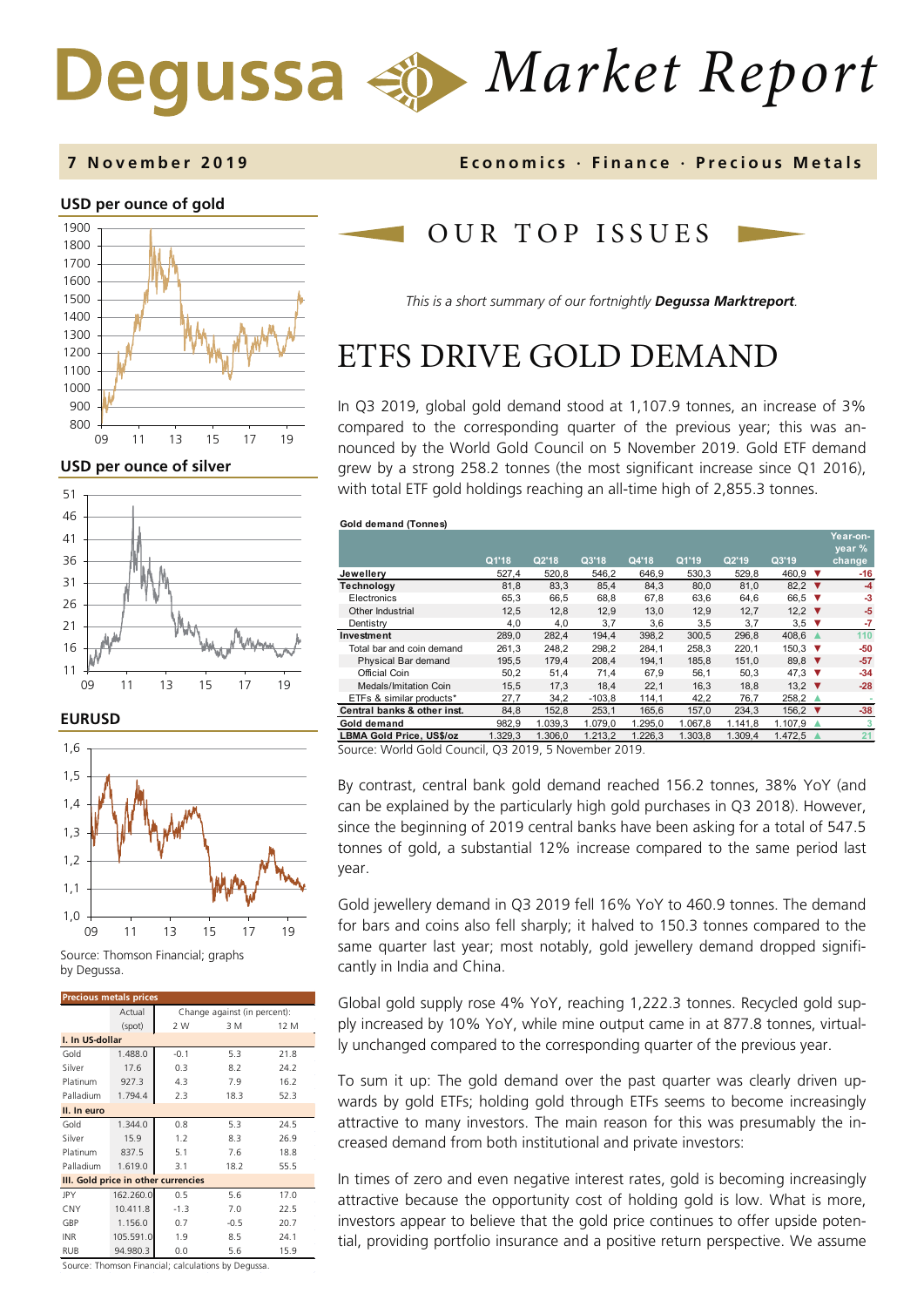### 2 7 November 2019

**Precious metal prices (USD/oz) in the last 4 years**



(d) Palladium 16 17 18 19 20

Source: Thomson Financial; graphs by Degussa.

that the positive demand trend in the gold market will remain intact in the coming quarters, combined with a gold price that continues to rise in the trend.

It may be enlightening to illustrate the relationship between ETF gold holdings and the price of gold in US dollar in the last years. As apparent in the chart below, both series are positively and relatively strongly correlated. This means that a rise in ETF gold holdings was associated with an increase in the price of gold and vice versa. The open question, however, is: Who is in the driver's seat? Is a surge in the price of gold luring investors into gold ETFs? Or is increased demand for gold ETFs driving up the price of gold?



*Gold ETF holdings (mn oz) and price of gold (USD/oz)*



Source: Thomson Financial; graph by Degussa.

Whatever the answer might be: If and when the popularity of gold ETFs indeed increases among retail and institutional investors, it might well result in a more volatile gold price going forward. ETFs allow a large number of investors to build up and reduce significant exposure to the gold market quickly, which, in turn, could cause substantial fluctuations in demand for physical gold and thus ultimately the US dollar price of gold. For those interested in gold, this might bring about some nerve-wracking phases but will also offer attractive windows of opportunity – especially so as the *gold bull market* continues, as we think it will.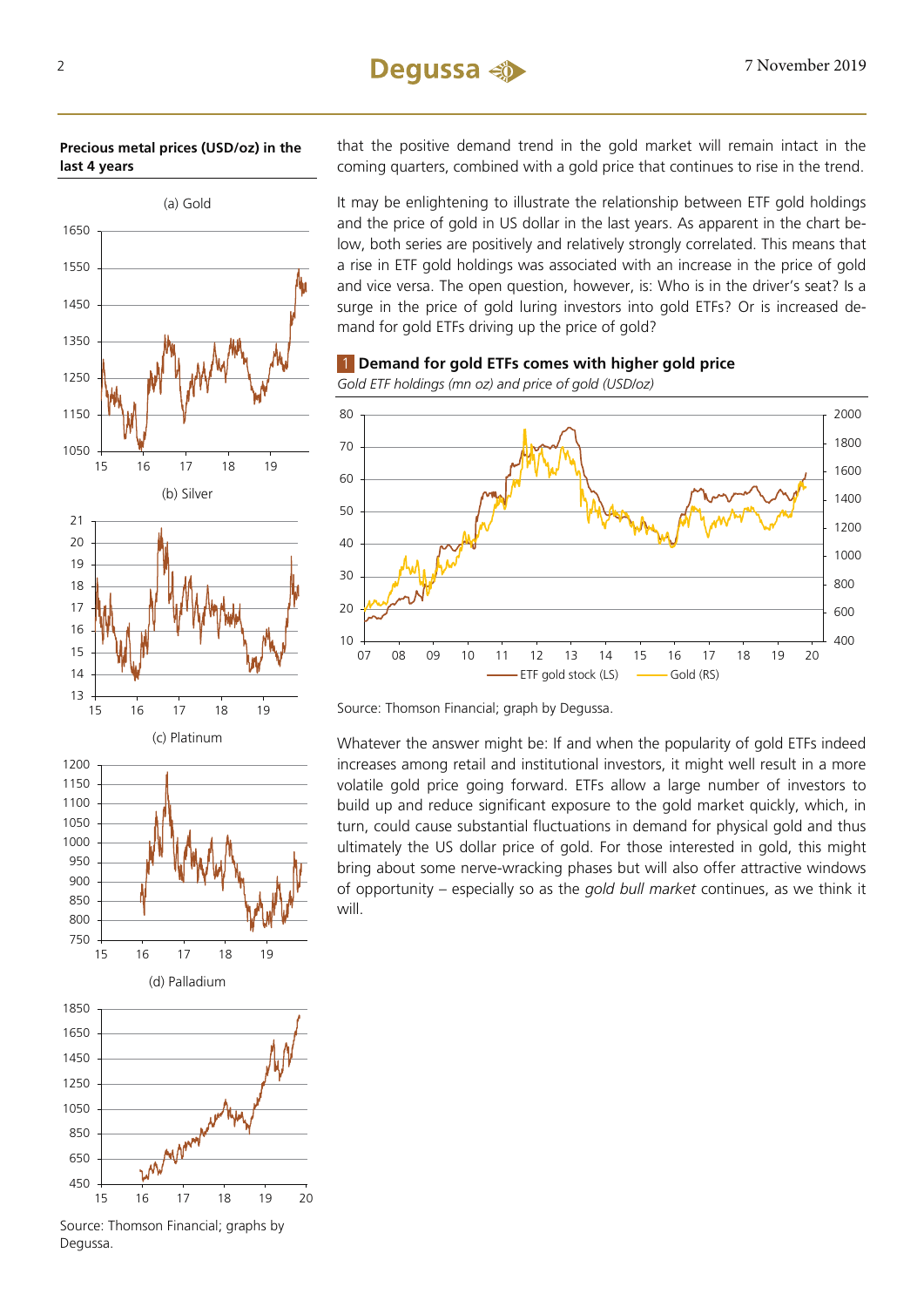## Precious metals prices

### **In US-dollar per ounce**

|                             |              | Gold   | <b>Silver</b> |      | Platinum   |                  | Palladium  |      |  |
|-----------------------------|--------------|--------|---------------|------|------------|------------------|------------|------|--|
| I. Actual                   | 1485.9       |        | 17.6          |      | 926.2      |                  | 1781.4     |      |  |
|                             |              |        |               |      |            |                  |            |      |  |
| II. Gliding averages        |              |        |               |      |            |                  |            |      |  |
| 5 days                      |              | 1487.5 | 17.5          |      | 888.4      |                  | 1762.6     |      |  |
| 10 days                     |              | 1489.2 | 17.6          |      | 889.3      |                  | 1733.2     |      |  |
| 20 days                     |              | 1494.5 | 17.6          |      | 894.7      |                  | 1696.9     |      |  |
| 50 days                     |              | 1507.7 | 17.8          |      | 904.7      |                  | 1601.5     |      |  |
| 100 days                    | 1457.8       |        | 16.8          |      | 868.6      |                  | 1546.4     |      |  |
| 200 days                    | 1377.5       |        | 16.0          |      | 854.1      |                  | 1478.7     |      |  |
|                             |              |        |               |      |            |                  |            |      |  |
| III. Estimate for end 2020  | 1690         |        |               | 22.9 |            | 930              |            | 1570 |  |
| <b>Bandwidths</b>           | Low          | High   | Low           | High | Low        | High             | Low        | High |  |
|                             | 1440         | 1840   | 16            | 26   | 780        | 990              | 1380       | 1650 |  |
| (1)                         | $-3$         | 24     | $-7$          | 50   | $-16$      | $\boldsymbol{7}$ | $-23$      | $-7$ |  |
|                             |              |        |               |      |            |                  |            |      |  |
| IV. Annual averages<br>2016 |              |        |               |      |            |                  |            |      |  |
|                             | 1242         |        | 17.0<br>17.1  |      | 985<br>947 |                  | 617<br>857 |      |  |
| 2017                        | 1253<br>1268 |        | 15.8          |      |            | 880              |            | 1019 |  |
| 2018                        |              |        |               |      |            |                  |            |      |  |

| In euro per ounce          |               |        |               |      |                 |       |           |        |
|----------------------------|---------------|--------|---------------|------|-----------------|-------|-----------|--------|
|                            |               | Gold   | <b>Silver</b> |      | <b>Platinum</b> |       | Palladium |        |
|                            |               |        |               |      |                 |       |           |        |
| I. Actual                  |               | 1340.6 | 15.8          |      | 835.6           |       | 1607.2    |        |
|                            |               |        |               |      |                 |       |           |        |
| II. Gliding averages       |               |        |               |      |                 |       |           |        |
| 5 days                     |               | 1338.1 | 15.8          |      | 799.2           |       | 1585.6    |        |
| 10 days                    | 1345.6        |        | 15.9          |      | 803.5           |       | 1565.9    |        |
| 20 days                    | 1357.4        |        | 16.0          |      | 812.6           |       | 1541.0    |        |
| 50 days                    | 1366.1        |        | 16.1          |      | 819.8           |       | 1451.3    |        |
| 100 days                   | 1309.5        |        | 15.1          |      | 780.3           |       | 1389.1    |        |
| 200 days                   | 1229.9        |        | 14.3          |      | 762.5           |       | 1320.0    |        |
|                            |               |        |               |      |                 |       |           |        |
| III. Estimate for end 2020 | 1580          |        | 22            |      | 870             |       | 1470      |        |
| <b>Bandwidths</b>          | Low           | High   | Low           | High | Low             | High  | Low       | High   |
|                            | 1350.0        | 1730.0 | 15.3          | 24.8 | 730.0           | 930.0 | 1290.0    | 1550.0 |
| (1)                        | $\mathcal{I}$ | 29     | $-3$          | 56   | $-13$           | 11    | $-20$     | $-4$   |
|                            |               |        |               |      |                 |       |           |        |
| IV. Annual averages        |               |        |               |      |                 |       |           |        |
| 2016                       | 1120          |        | 15            |      | 888             |       | 557       |        |
| 2017                       | 1116          |        | 15            |      | 844             |       | 760       |        |
| 2018                       | 1072          |        | 13            |      | 743             |       | 863       |        |
|                            |               |        |               |      |                 |       |           |        |

Source: Thomson Financial; own calculations and estimates. Numbers are rounded.

 $(1)$  Estimated return against actual price in percent.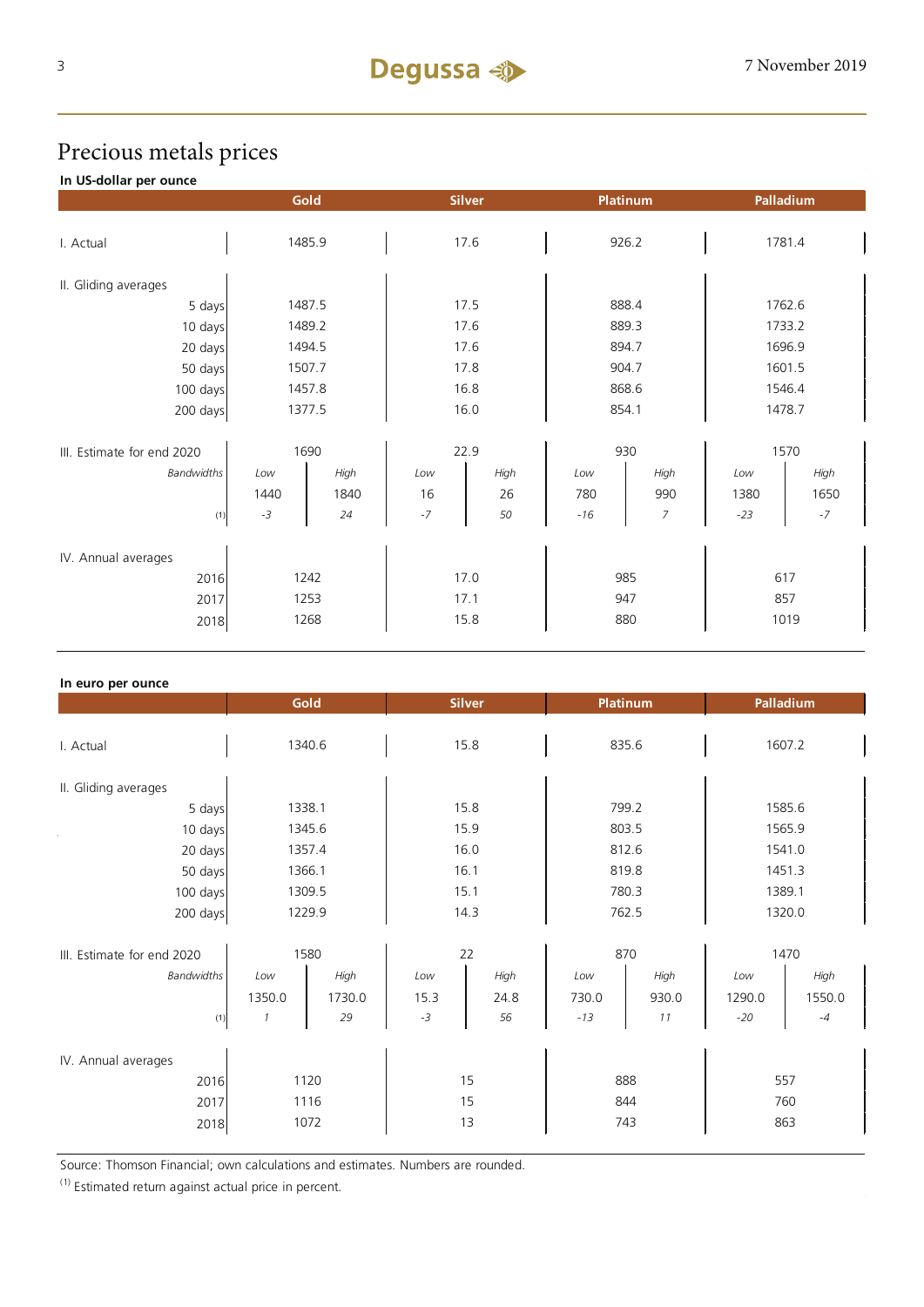### Bitcoin, performance of various asset classes

**Bitcoin in US dollars**



Source: Thomson Financial; graph by Degussa.

### **Performance of stocks, commodities, FX and bonds**

(a) In national currencies (b) In euro





Source: Thomson Financial; calculations by Degussa.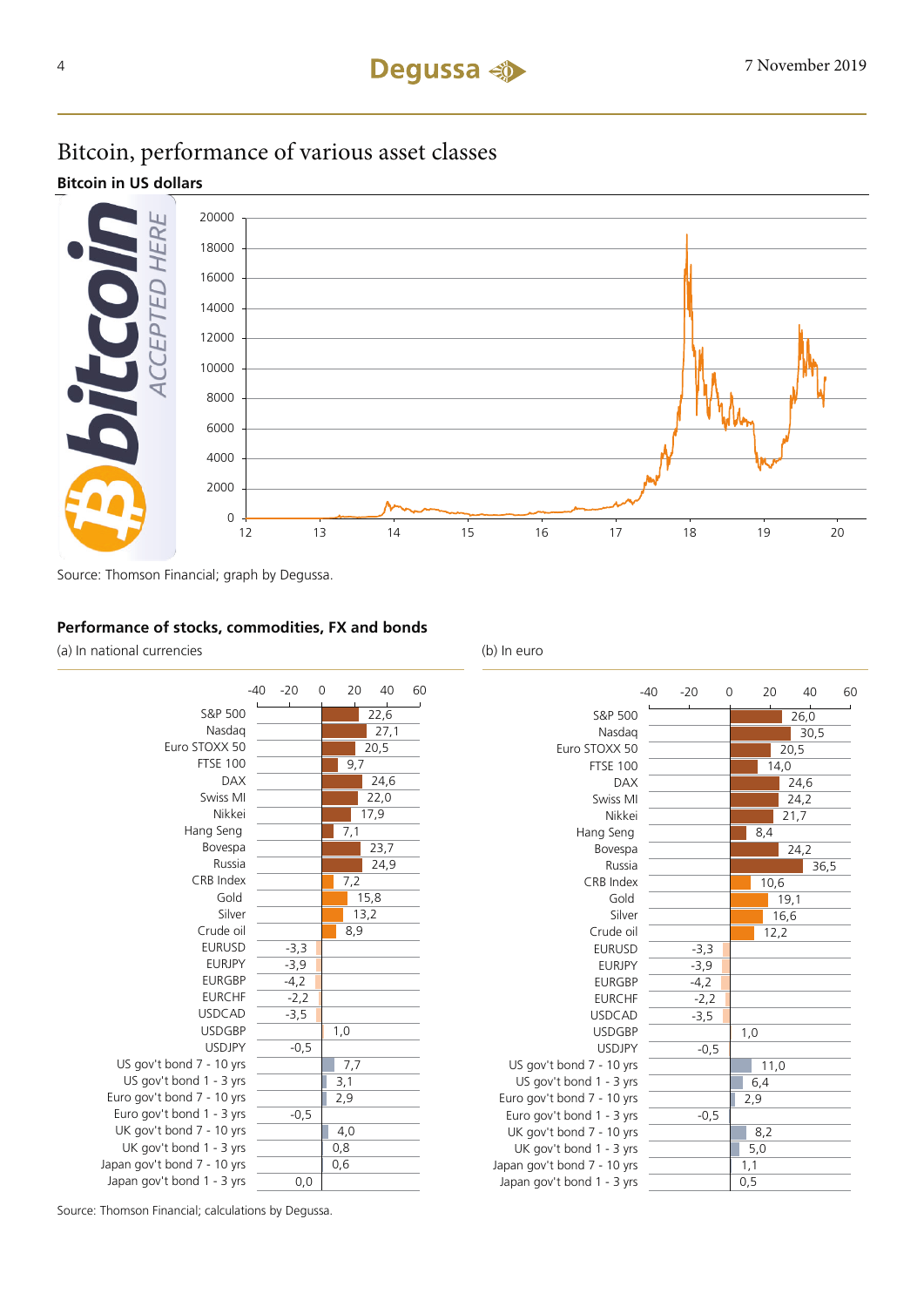### **Articles in earlier issues of the** *Degussa Market Report*

| <b>Issue</b>      | Content                                                                                              |
|-------------------|------------------------------------------------------------------------------------------------------|
| 7 November 2019   | <b>ETFs Drive Gold Demand</b>                                                                        |
| 24 October 2019   | The Inflationary Supply Of Unbacked US Dollars And The Price Of Gold                                 |
| 10 October 2019   | Let's Get Physical With Gold And Silver                                                              |
| 26 September 2019 | The US Dollar Beast                                                                                  |
| 12 September 2019 | The Inflationary Tide That Lifts all Boats but One                                                   |
| 29 August 2019    | The Disaster of Negative Interest Rate Policy                                                        |
| 15 August 2019    | The Gold Bull Market Is Back                                                                         |
| 1 August 2019     | Gold And Silver Prices - Get Going!                                                                  |
| 19 July 2019      | Facebook's Fake Money                                                                                |
| 4 July 2019       | It Looks Like A Gold Bull Market, It Feels Like A Gold Bull Market - Maybe It Is A Gold Bull Market? |
| 19 June 2019      | Good Money, Bad Money-And How Bitcoin Fits In                                                        |
| 6 June 2019       | Gold Outshines The US Dollar                                                                         |
| 23 May 2019       | The Boom That Will Have It Coming                                                                    |
| 9 May 2019        | The Crusade Against Risk                                                                             |
| 25 April 2019     | A Sound Investment Rationale for Gold                                                                |
| 11 April 2019     | Be Prepared For All Possibilities. The Case For Gold                                                 |
| 28 March 2019     | Sword of Damocles Over Asset Prices                                                                  |
| 14 March 2019     | The Big Central Banks Increase the Case for Gold                                                     |
| 28 February 2019  | The Fed Takes Full Control of the Bond Market – And Raises The Value of Gold                         |
| 14 February 2019  | Everything You Always Wanted to Know About Karl Marx and Central Banking (*But Were Afraid To Ask)   |
| 1 February 2019   | Pay Attention, Gold Investor: 'This Time is not Different'                                           |
| 17 January 2019   | US Interest Rate Down, Price of Gold up                                                              |
| 20 December 2018  | Gold Money in a Digitalised World Economy                                                            |
| 10 December 2018  | The Fed Supports Gold                                                                                |
| 23 November 2018  | The Fed Is Not Our Saviour                                                                           |
| 9 November 2018   | The Missing Fear - And The Case For Gold                                                             |
| 26 October 2018   | President Trump is right: The Fed Is A Big Problem                                                   |
| 12 October 2018   | Here Goes The Punch Bowl                                                                             |
| 28 September 218  | The Fed's Blind Flight                                                                               |
| 14 September 2018 | How Fed Policy Relates to the Price of Gold                                                          |
| 31 August 2018    | Central Banks Enrich a Select Few at the Expense of Many                                             |
| 17 August 2018    | The US dollar And Gold - Is this Time Different?                                                     |
| 20 July 2018      | Not All Is Well In Financial Markets                                                                 |
| 22 June 2018      | Euro-Banks In Trouble. A Case for Gold                                                               |
| 8 June 2018       | Demand for Gold ETFs up Despite Higher Interest Rates                                                |
| 25 May 2018       | Mind The Interest Rate                                                                               |
| 11 May 2018       | Mr Buffett on Gold - Viewed Differently                                                              |
| 27 April 2018     | Moving Towards Higher Gold Prices                                                                    |
| 13 April 2018     | The Risk of a Currency Crisis                                                                        |
|                   |                                                                                                      |

The Degussa Marktreport (German) and the Degussa Market Report (English) are available at: **www.degussa-goldhandel.de/marktreport/**